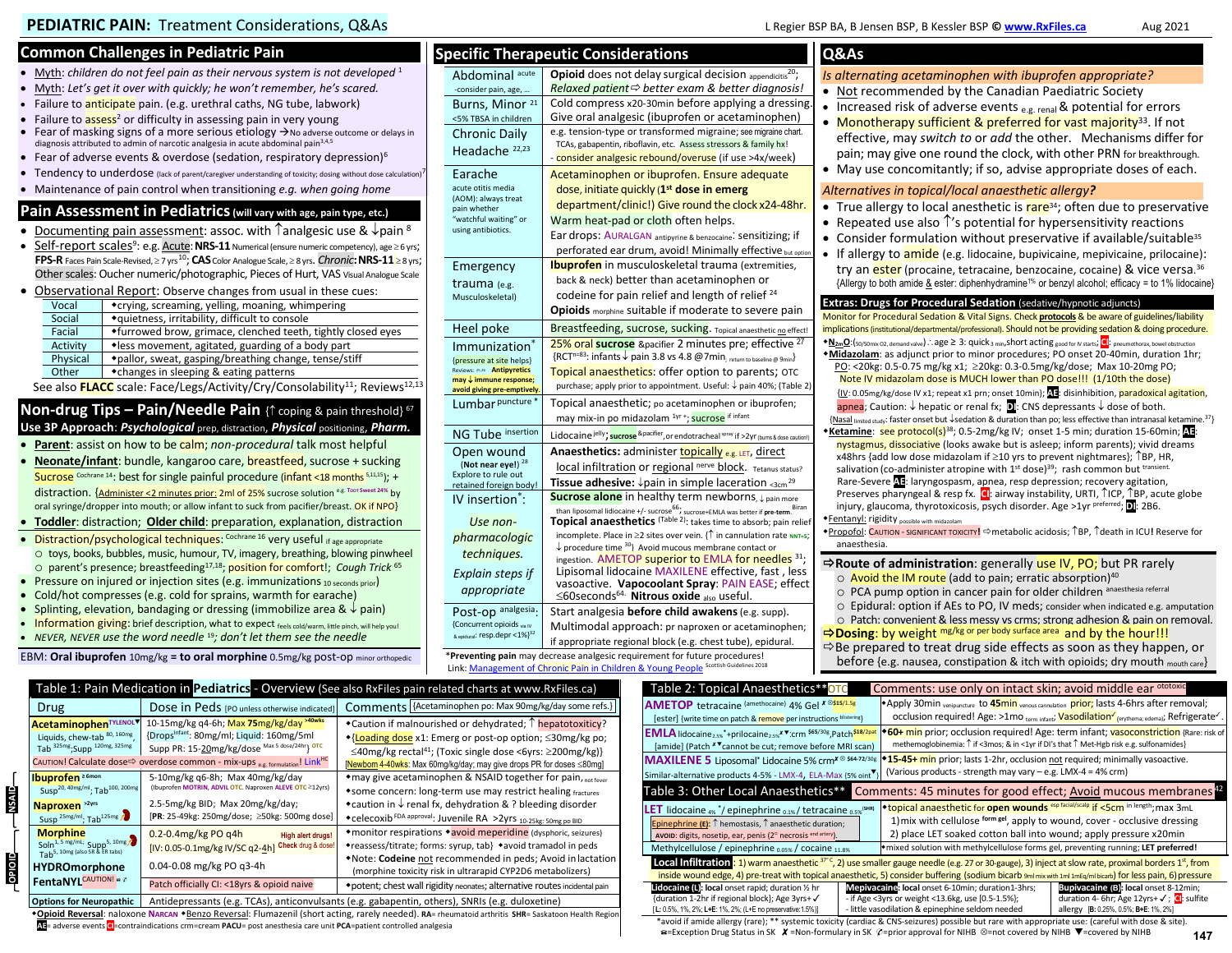### **PEDIATRIC PAIN**: Online Extras, Links & References

**AMETOP**: **tetracaine** (amethocaine) **4% Gel** : Adults (including geriatrics) & children over 1 month of age: **Apply** contents of the tube to the skin starting from the centre of the area to be anesthetized & cover with an occlusive dressing. The contents expellable from 1 tube (approximately 1 g) will cover & anesthetize an area of up to 30cm<sup>2</sup> (6×5 cm {~ 3/4 area of a credit card}). Smaller areas of anesthetized skin may be adequate in infants & small children. Adequate anesthesia can usually be achieved for venepuncture following a 30-minute application time, & for venous cannulation following a 45-minute application time; after which the gel should be removed with a gauze swab & the site prepared with an antiseptic wipe in the normal manner. It is not necessary to apply tetracaine gel for longer than the above times & anesthesia is maintained for 4 to 6 hrs in most patients after a single application. [Clinical Trial in progress: Ametop vs Maxilene[: http://www.druglib.com/trial/02/NCT00353002.html \]](http://www.druglib.com/trial/02/NCT00353002.html)

 **EMLA (lidocaine and prilocaine)** - for intact skin, requires occlusion, needs to be applied for at least one hour **Dose** — To attain adequate anesthesia, 1 to 2 g of EMLA cream should be applied per 10 sq cm (approximate size of a Canadian "toonie") of skin and covered with an occlusive dressing for 45 to 60 minutes. The maximum application areas recommended for children are Less than 10 kg —100 sq cm {~ 2**.**5x area of a credit card};10 to 20 kg — 600 sq cm; Greater than 20 kg — 2000 sq cm; causes vasoconstriction & ? seizures.

## **See [www.usask.ca/pediatrics/services/pain](http://www.usask.ca/pediatrics/services/pain) for information for parents on children's pain**

**Health Canada Advisory, March 2009:** Caution regarding serious adverse events, including fatalities, with excessive application of topical anesthetics in adults & peds!

- ◆ **acetaminophen use with vaccination:** may ↓ immunogenicity  $\therefore$  avoid if possible.
- ◆ **Benzocaine** –in NG tube placement controversial<sup>10</sup> Causes methemoglobinemia!!! AVOID!
- **Lidocaine iontophoresis** {Numby Stuff}: mild electric current penetrates skin more quickly; effective in 10-20min. 43 EMLA similar or slightly better. 44,45 (Tingle may be bothersome.)
- **TAC** tetracaine 0.5% / epinephrine 0.05% / cocaine  $\leq$  11.8%; AE: seizures, arrhythmias, fatal; requires narcotic storage (LET preferred)
- **Cancer Pain:** Reference <sup>46</sup>
- **Urethral Catheterization**: lidocaine gel 2 min prior to insertion while setting up then use as the lubricant as well (video:  $_{\text{max}}$
- **+ Acetaminophen vs ibuprofen:** <http://www.cps.ca/English/statements/DT/dt98-01.htm>For fever:<sup>47</sup> **SHR Peds Pain Links**[: http://www.usask.ca/pediatrics/services/pain/ ;](http://www.usask.ca/pediatrics/services/pain/)
- **Clinic**:https://momsandkidssask.saskhealthauthority.ca/infant-child-health/specialty-care/pain-clinic **CADTH.** Short-Acting Agents for Procedural Sedation and Analgesia in Canadian Emerg.: A Review of Clinical Outcomes and Economic Evaluation [http://cadth.ca/media/pdf/O0428\\_Short-Acting-Procedural-Sedation\\_to\\_e.pdf](http://cadth.ca/media/pdf/O0428_Short-Acting-Procedural-Sedation_to_e.pdf)

| Acetaminophen   | 147 |  |
|-----------------|-----|--|
| ADVIL           | 147 |  |
| ALEVE           | 147 |  |
| AMETOP          | 147 |  |
| Anesthetic      | 147 |  |
| <b>AURALGAN</b> | 147 |  |
| Breastfeed      | 147 |  |
| Bupivacaine     | 147 |  |
| Codeine         | 147 |  |
| <b>EMLA</b>     | 147 |  |
| Fentanyl        | 147 |  |
| Hydromorphone   | 147 |  |
| Ibuprofen       | 147 |  |
| Ketamine        | 147 |  |
| LET             | 147 |  |
| Lidocaine       | 147 |  |
| MAXILENE        | 147 |  |
|                 |     |  |

| Mepivacaine               | 147 |  |
|---------------------------|-----|--|
| Midazolam                 | 147 |  |
| Morphine                  | 147 |  |
| <b>MOTRIN</b>             | 147 |  |
| Naloxone                  | 147 |  |
| Naproxen                  | 147 |  |
| <b>NARCAN</b>             | 147 |  |
| Nitrous Oxide             | 147 |  |
| Pain                      | 147 |  |
| <b>PAIN EASE</b>          | 147 |  |
| Pediatric Pain            | 147 |  |
| Prilocaine                | 147 |  |
| Propofol                  | 147 |  |
| Sucrose                   | 147 |  |
| Tetracaine                | 147 |  |
| <b>Topical Anesthetic</b> | 147 |  |
| TYLENOL                   | 147 |  |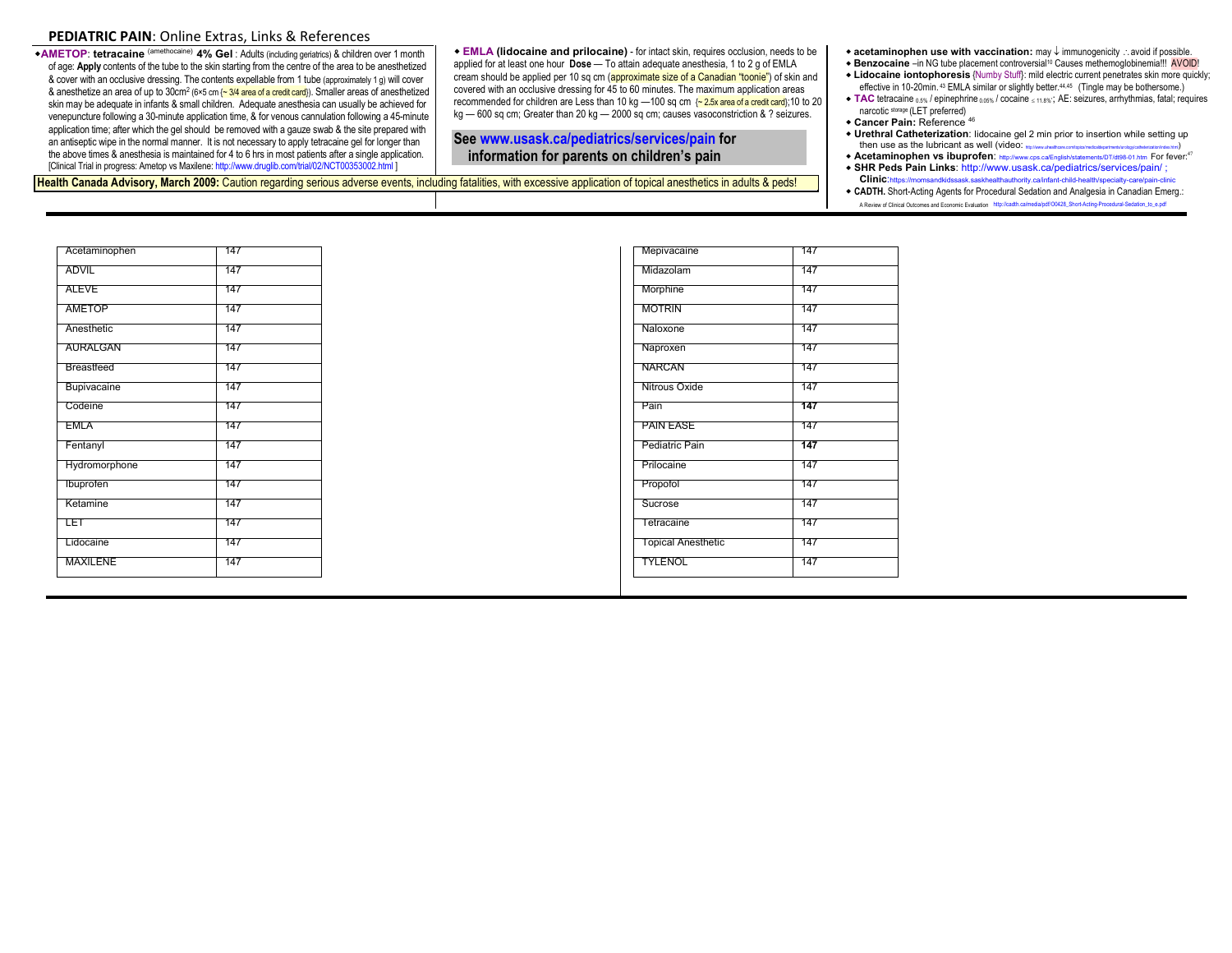### **References {RxFiles Pediatric Pain Chart: Treatment Considerations, Q&As}**

- *Pain Intensity Scoring:*
- Chose a scale that is age appropriate to patient & become familiar with using!
- Interpret in light of any other pain related physical factors (e.g. heart rate)
- Also interpret according to trends for improvement o[r worsening of pain control](http://www.iasp-pain.org/AM/Template.cfm?Section=Resources1&Template=/CM/ContentDisplay.cfm&ContentID=2265)

1 Anand KJ, Hickey PR. Pain and its effects in the human neonate and fetus. N Engl J Med. 1987 Nov 19;317(21):1321-9. {Also: Finley, G.A., Franck, L.S., Grunau, R.E., & von Baeyer, C.L. (2005). Why children's | Y NOU INCE 2 Taylor EM, Boyer K, Campbell FA. Pain in hospitalized children: A prospective cross-sectional survey of pain prevalence, intensity, assessment and management in a Canadian pediatric teaching hospital. Pain Research Art C Sherbrooke algorithm for acute pain in children (post-op): gave regular analgesic according to pain scale: {0-3: acetaminophen; 3-6: naproxen + acetaminophen; 6-9: morphine +

3 McHale PM, LoVecchio F. Narcotic analgesia in the acute abdomen--a review of prospective trials. Eur J Emerg Med. 2001 Jun;8(2):131-6. 4 Ann Emerg Med. 2007 Oct;50(4):371-8. Epub 2007 Jun 27.Efficacy and impact of intravenous morphine before surgical consultation in children with right lower quadrant pain suggestive of appendicitis: a randomiz and the con ° Thomas SH, Silen W. Br J Surg 2003;90(1):5-9.& J Fam Pract. 2003;52(6):435-6. Effect on diagnostic efficiency of analgesia for undifferentiated abdominal pain.<br>◎ Zempsky WT, Cravero JP. Relief of pain and anxiety in pe

late.cfm?Section=Resources1&Template=/CM/ContentDisplay.cfm&ContentID=2265 ; Razzaq Q. The underuse of analgesia and sedation in pediatric emergency medicine. Ann Saudi Med.

- 
- 7 Dlugosz CK, Chater RW, Engle JP. Appropriate use of nonprescription analgesics in pediatric patients. J Pediatr Health Care. 2006;20(5):316-25; quiz 326-8. 8 Drendel AL, Brousseau DC, Gorelick MH. Pain assessment for pediatric patients in the emergency department. Pediatrics. 2006 May;117(5):1511-8.

<sup>9</sup> Birnie KA, Hundert AS, Lalloo C, Nguyen C, Stinson JN. Recommendations for selection of self-report pain intensity measures in children and adolescents: a systematic review and quality assessment of measure of measure ( Previous: von Baeyer CL. Children's self-reports of pain intensity: scale selection, limitations and interpretation. *Pain Research and Management 2006*;11(3):157-62.)

- Hicks CL, von Baeyer CL, Spafford PA, van Kortaari, Goodenough B. The Faces Pain Scale-Revised: toward a common metric in pediatric aid measurement. Pain 2001;93(2):173-83 Available online at: http://www.iasp-pain.org/FP

<sup>11</sup> Merkel SI, Voepel-Lewis T, Shayevitz JR, Malviya S. The FLACC: a behavioral scale for scoring postoperative pain in young children. Pediatr Nurs. 1997 May-Jun;23(3):293-7. Accessible online: http://w <sup>12</sup> Stinson JN, Kavanagh T, Yamada J, Gill N, Stevens B. Systematic review of the psychometric properties, interpretability and feasibility of self-report pain intensity measures for use in clinical trials in children and <sup>13</sup> von Baeyer CL, Spagrud LJ. Systematic review of observational (behavioral) measures of pain for children & adolescents aged 3 to 18 years. Pain 2007;127:140-50.

<sup>14</sup> Stevens B, Yamada J, Ohlsson A. Sucrose for analgesia in newborn infants undergoing painful procedures. **Cochrane** Database Syst Rev. 2004;(3):CD001069.

15 Acad Emero Med. 2006 Jun:13/6):617-22. Epub 2006 Apr 24. A randomized, controlled trial of sucrose analgesia in infants younger than 90 days of age who require bladder catheterization in the pediatric emer <sup>16</sup> Uman LS, Chambers CT, McGrath PJ, Kisely S. Psychological interventions for needle-related procedural pain and distress in children and adolescents. Cochrane Database of Systematic Reviews. 2006 Oct 18 17 Shah PS, Aliwalas L, Shah V. Breastfeeding or breastmilk to alleviate procedural pain in neonates: a systematic review. Breastfeed Med. 2007 Jun;2(2):74-82. Shah PS, Aliwalas LI, Shah V. Breastfeeding or b <sup>18</sup> Efe E, Ozer ZC. The use of breast-feeding for pain relief during neonatal immunization injections. Appl Nurs Res. 2007 Feb;20(1):10-6.

<sup>19</sup> Lakeside clinic medical staff: {Quote: "I usually tell them I'm going to have to pinch them for a second (again no need to know the pinch is a needle) and that I'm going to put some magic potion on the cut so it doesn pain receptors, so entering the tissue from the wound edge, rather than going through skin is helpful. They still feel the burn of the local, but not the sharpness of the needle. Local kept in a warming cupboard or neutral 20 Bailey B, Bergeron S, Gravel J, Bussières JF, Bensoussan A. Efficacy & impact of intravenous morphine before surgical consultation in children with right lower quadrant pain suggestive of appendicitis: a randor

<sup>21</sup> Singer et al. Management of Local Burns in the ED. The Am J of Emerg Med 2007;25:666-71. Estimation of burn size for PD[A: http://www.sagediagram.com/](http://www.sagediagram.com/)  <sup>22</sup> Moore AJ, Shevell M. Chronic daily headaches in pediatric neurology practice. J Child Neurol. 2004 De c;19(12):925-[9.http://www.medscape.com/viewarticle/501997\\_print](http://www.medscape.com/viewarticle/501997_print) 

20 Gunner KB, Smith HD. Practice guideline for diagnosis & management of migraine headaches in children & adolescents: Part 2. J Pediatr Health Care 2008;22:52-9.<br>24Clark E, Plint AC, Correll R, Gaboury I, Passi B. A rando 25 Schechter NL, Zempsky WT, Cohen LL, McGrath PJ, McMurtry CM, Bright NS. Pain reduction during pediatric immunizations: evidence-based review and recommendations. Pediatrics. 2007 May;119(5):e1184-<sup>26</sup> Taddio A, Manley J, Potash L, Ipp M, Sgro M, Shah V. Routine immunization practices: use of topical anesthetics & oral analgesics. Pediatrics 2007;120(3):e637-43.

<sup>27</sup> Hatfield LA, Gusic ME, Dyer AM, Polomano RC. Analgesic properties of oral sucrose during routine immunizations at 2 and 4 months of age. Pediatrics. 2008;121.

 Harrison D, et al. Efficacy of sweet solutions for analgesia in infants between 1 and 12 months of age: a systematic review. Arch Dis Child. 2010 Jun;95(6):406-13. [Home made sugar solution: 1 packet or 1 sugar cube mixed into 10ml water. Taddio A. New Clinical Practice Guideline for pain...childhood vaccination. CPJ 2011;144(3):114-115] <sup>28</sup> O'Sullivan R, Oakley E, Starr M. Wound repair in children. Aust Fam Physician. 2006 Jul;35(7):476-9.

<sup>29</sup> Farion KJ, Osmond MH, Hartling L, Russell KF, Klassen TP, Crumley E, Wiebe N, Tissue adhesives for traumatic lacerations: a systematic review of randomized controlled trials. Acad Emerg Med. 2003 Feb:10(

<sup>30</sup> Taddio A, Soin HK, Schuh S, Koren G, Scolnik D. Liposomal lidocaine to improve procedural success rates and reduce procedural pain among children: a randomized controlled trial. CMAJ. 2005 Jun 21;172(13):1731-1731-5. <sup>31</sup> Lander JA, Weltman BJ, So SS. **Cochrane** Database 2006;19;3:CD004236.EMLA & amethocaine for reduction of children's pain associated with needle insertion.

<sup>32</sup> Anghelescu DL, Ross CE, Oakes LL, Burgoyne LL. The Safety of Concurrent Administration of Opioids via Epidural and Intravenous Routes for Postoperative Pain in Pediatric Oncology Patients. J Pain Sympto

<sup>33</sup> Therapeutic Dilemma Alternating acetaminophen and ibuprofen. *L Shortridge, V Harris* February 2007, Volume 12 Issue 2: 127-128 Mehlisch Donald R., Aspley Sue, Daniels Stephen E., et al., Comparison of the analgesic efficacy of concurrent ibuprofen and paracetamol with ibuprofen or paracetamol alone in<br>the management of moderate to severe acute pos

center, modified factorial study, Clinical Therapeutics, Volume 32, Issue 5, May 2010, Pages 882-895.

 Paul IM, Sturgis SA, Yang C, et al. Efficacy of standard doses of **Ibuprofen** alone, **alternating, and combined with acetaminophen** for the tx of febrile children. Clin Ther. 2010 Dec;32(14):2433-40. Purssell E. Systematic review of studies comparing combined treatment with paracetamol and ibuprofen, with either drug alone. Arch Dis Child. 2011 Dec;96(12):1175-9. <sup>34</sup> Eggleston ST, Lush LW. Understanding allergic reactions to local anesthetics. Ann Pharmacother. 1996 Jul-Aug;30(7-8):851-7.

<sup>35</sup> DeBoard RH, Rondeau DF, Kang CS, et al. Principles of basic wound evaluation & management in the emergency department. Emerg Med Clin North Am. 2007;25:23-39.

<sup>36</sup> Therapeutic Choices 5th ed. Canadian Pharmacists Association 2007. Editor J Gray. (pg 201).

 $\overline{a}$ 

<sup>37</sup> Nasal Midazolam for Sedation in Pediatric Patients Prior to Invasive Procedures. CADTH HTIS. Emai[l: this@cadth.ca](mailto:this@cadth.ca) 

<sup>38</sup> PA protocols - in PA Pearls January 1999. Accessed online a[t: http://www.erpearls.com/content/publications/01%20PA%20Pearls%20JAN%2099.pdf](http://www.erpearls.com/content/publications/01%20PA%20Pearls%20JAN%2099.pdf) 

<sup>39</sup> Confirmed by Emergency Medicine: A Comprehensive Study Guide – 6<sup>th</sup> Ed(2004) through StatR[ef http://online.statref.com.cyber.usask.ca/document.aspx?fxid=80&docid=949](http://online.statref.com.cyber.usask.ca/document.aspx?fxid=80&docid=949)

<sup>40</sup> Acute Pain Management And Procedural Sedation In Children - Michael N. Johnston, Erica L. Liebelt (STAT REF)

41 Birmingham PK, Tobin MJ, Fisher DM, et al. Initial & subsequent dosing of rectal acetaminophen in children: a 24-hour pharmacokinetic study of new dose recommendations. Anesthesiology. 2001;94:385-9. { <sup>42</sup> Emslander HC. Local and topical anesthesia for pediatric wound repair: a review of selected aspects. Pediatr Emerg Care. 1998 Apr;14(2):123-9.

<sup>43</sup> UPTODATE reference on topical anaesthesia (2006) [\(http://www.uptodate.com/home/index.html\)](http://www.uptodate.com/home/index.html) 

<sup>44</sup> Eur J Anaesthesiol. 2004 Mar;21(3):210-3.3 Comparison of EMLA and lidocaine iontophoresis for cannulation analgesia.Moppett IK, Szypula K, Yeoman PM

<sup>45</sup> Galinkin JL, Rose JB, Harris K, Watcha MF. Lidocaine iontophoresis versus eutectic mixture of local anesthetics (EMLA) for IV placement in children. Anesth Analg. 2002;94:1484-8.

<sup>46</sup>Pediatric Cancer Pain; Access: [http://www.nccn.org/professionals/physician\\_gls/PDF/pediatric\\_pain.pdf ;](http://www.nccn.org/professionals/physician_gls/PDF/pediatric_pain.pdf) National Comprehensive Cancer Network (NCCN) ; 2006 <sup>47</sup> Sarrell EM, Wielunsky E, Cohen HA. Antipyretic treatment in young children with fever: acetaminophen, ibuprofen, or both alternating in a randomized, double-blind study. Arch Pediatr Adolesc Med. 2006 Feb;160(2):197-202

<sup>64</sup> Farion KJ, Splinter KL, Newhook K, Gaboury I, Splinter WM. The effect of vapocoolant spray on pain due to intravenous cannulation in children: a RCT. CMAJ. 2008;179:31-6.

<sup>65</sup> Wallace DP, Allen KD, Lacroix AE, et al. The "**Cough Trick**," a Brief Strategy to Manage Pediatric Pain From Immunization Injections. Pediatrics. 2010 Jan 11.

<sup>66</sup>Taddio A, Shah V, Stephens D, et al. Effect of Liposomal Lidocaine and **Sucrose** Alone and in Combination for **Venipuncture** Pain in Newborns. Pediatrics. 2011 Mar 14. 67 Wren AA, Ross AC, D'Souza G, et al. [Multidisciplinary Pain Management for Pediatric Patients with](https://www.ncbi.nlm.nih.gov/pmc/articles/PMC6406753/) Acute and Chronic Pain: A Foundational Treatment Approach When Prescribing Opioids. Children (Basel). 20

Acute and Chronic Pain: A Foundational Treatment Approach When Prescribing Opioids (nih.g

68 Managing pain and distress in children undergoing brief diagnostic and therapeutic procedures. Paediatr Child Health. 2019 Dec;24(8):509-535. doi: 10.1093/pch/pxz026. Epub 2019 Dec 9. PMID: 31844394; I

algorithm required patient to receive round the clock acetaminophen and NSAID if opioid recieved.} Other links: **Visual Analogue Scale**: suitable for age 7+ [{McGrath PA, Seifert CE, Speechley KN, et al. A](http://www.ncbi.nlm.nih.gov/pubmed/8783307?ordinalpos=3&itool=EntrezSystem2.PEntrez.Pubmed.Pubmed_ResultsPanel.Pubmed_RVDocSum) new analogue scale for assessing children's pain: an initial validation study. Pain. 1996 Mar;64(3):435-43.} **Oucher Scale**: age 3-12[: http://www.oucher.org/history.html](http://www.oucher.org/history.html)

naproxen + acetaminophen; 9-10: notify MD. Overall  $\downarrow$  in pain scores & a  $\downarrow$  in opioid requirement as

| FLACC SCALE - for assessing pain in very young children non-verbal; suitable for cognitively |                                                 |                                                                                       |                                                             |
|----------------------------------------------------------------------------------------------|-------------------------------------------------|---------------------------------------------------------------------------------------|-------------------------------------------------------------|
| impaired<br>Face                                                                             | No particular<br>expression or smile            | Occasional grimace or frown,<br>withdrawn, disinterested                              | Frequent to constant<br>quivering chin, clenched<br>law     |
| Legs                                                                                         | Normal position or<br>relaxed                   | Uneasy, restless, tense                                                               | Kicking, or legs drawn<br>up                                |
| <b>Activity</b>                                                                              | Lying quietly, normal<br>position, moves easily | Squirming, shifting back and forth,<br>tense                                          | Arched, rigid or jerking                                    |
| Cry                                                                                          | No cry (awake or<br>asleep)                     | Moans or whimpers; occasional<br>complaint                                            | Crying steadily,<br>screams or sobs.<br>frequent complaints |
| <b>Consolability</b>                                                                         | Content, relaxed                                | Reassured by occasional touching,<br>e a completa a construír a construír a construír | Difficult to console or                                     |

# Faces Pain Scale – Revised (FPS-R) – age 4+

This is a thumbnail image. The full-size FPS-R with instructions is available on page 3 at <http://www.iasp-pain.org/FPSR>Numbers are not shown to children.

≤ 乏 ≤ € '≧  $\circledast$ ۰  $\tilde{=}$ ğ

From: Hicks CL, von Baeyer CL, Spafford PA, Van Korlaar I, Goodenough B. The *Faces Pain Scale – Revised*. Toward a common metric in pediatric pain measurement. *Pain* 2001;93:173-183. ©2001 International Association for the Study of Pain. Reprinted with permission.

**Acknowledgements**: External Contributors & Reviewers: K. Baerg BSN, MD (SHR-Peds), J. Cross MD, Carl L von Baeyer PhD, J. Rozdilsky RN (Nurse Educator, RUH), S. Weins (SHR Ped Anesthesia), C. Bell (SDIS Drug Info, U of S), R. Siemens MD (SHR-Ped Emerg), F. Martino MD (Brampton), the SHR Pediatric Pain Committee & the RxFiles Advisory Committee. Prepared by: L. Regier<sub>BSP, BA</sub>, B. Jensen<sub>BSP</sub>, B Kessler

DISCLAIMER: The content of this newsletter represents the research, experience and opinions of the authors and not those of the Board or Administration of University of Saskatchewan (U of S). Neither the authors notU of S any other party who has been involved in the preparation or publistion of this work warrants or represents that the information contained herein is accurate or complete, and they are not responsible for any exponsible of t confirm the information contained herein with other sources. Additional information and references online at www.RxFiles.ca

**Copyright 2021 – RxFiles, University of Saskatchewan (U of S) [www.RxFiles.ca](http://www.rxfiles.ca/)**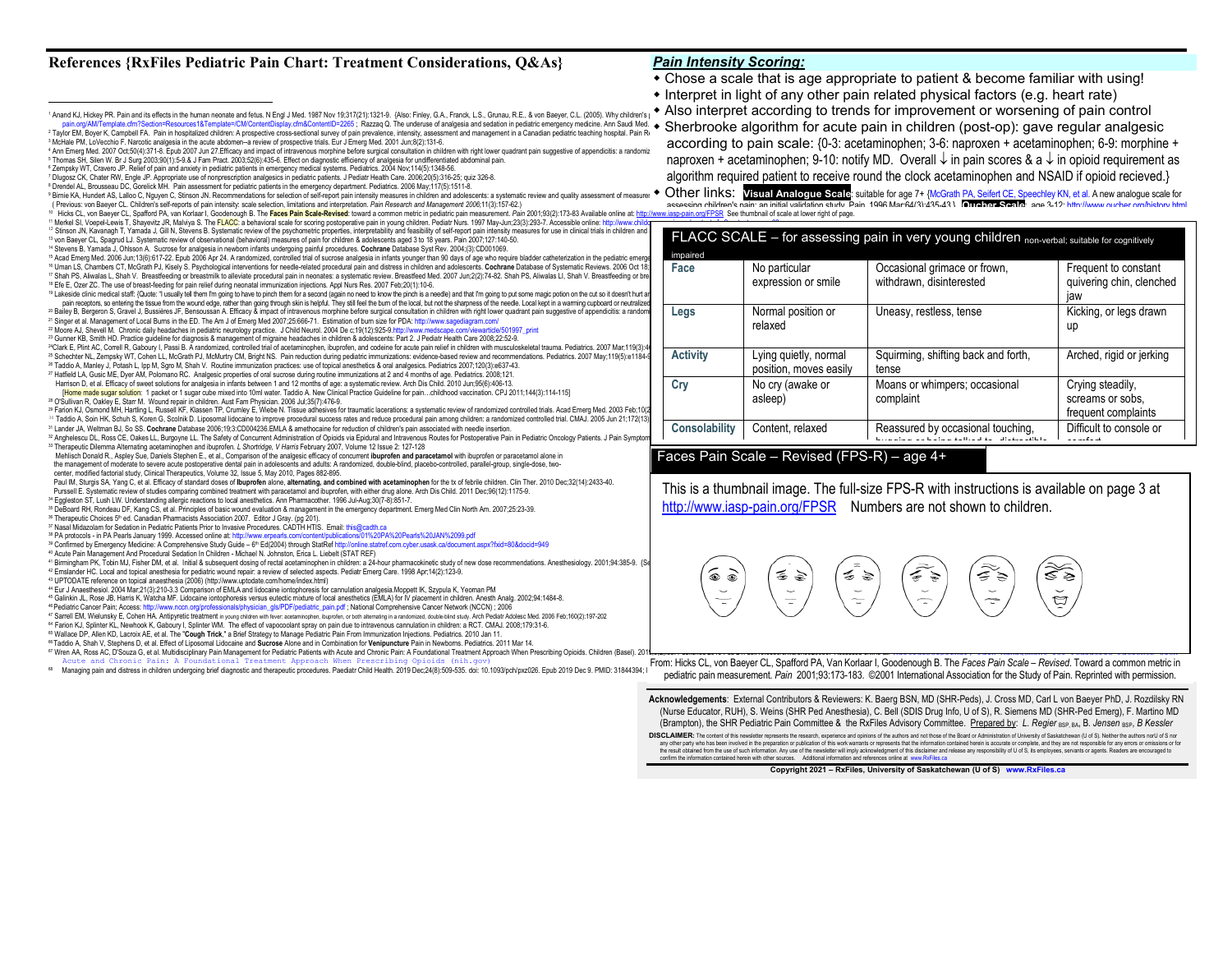#### **Vaccination & antipyretic interactions Wysocki 2017:**

- Acetaminophen may interfere with pneumococcal vaccinations

- Ibuprofen may interfere with pertussis and tetanus vaccinations

#### **Additional references**:

 $\overline{a}$ 

Adams Denise, Cheng Florence, Jou Hsing, et al. The Safety of Pediatric **Acupuncture**: A Systematic Review. Pediatrics 2011; peds.2011-1091; November 21, 2011 Ahola Kohut S, Stinson JN, Ruskin D, et al. **iPeer2Peer program**: a pilot feasibility study in adolescents with chronic pain. Pain. 2016 May;157(5):1146-55. Anghelescu DL, et al. Prospective Randomized Crossover Evaluation: Three Anesthetic Regimens for Painful Procedures in Children with Cancer. J Pediatr.2012Aug 8. Atkinson Paul, Chesters Adam,Heinz Peter. Pain management and sedation for children in the **emergency** department**.** BMJ 2009;339:b4234, doi: 10.1136/bmj.b4234 Axelin A, Salantera S, Kirjavainen J, et al. Oral glucose and parental holding preferable to opioid in pain management in preterm infants. Clin J Pain. 2009 Feb;25:138-

 45. Our study demonstrated that ''**facilitated tucking by parents''** is not just equal, but preferable to other pain management methods when both efficacy and safety are considered.

Babl FE, Goldfinch C, et al. Does **nebulized lidocaine** reduce the pain and distress of **nasogastric tube** insertion in young children? A randomized, double blind, placebo-controlled trial. Pediatrics. 2009 Jun;123(6):1548-55. Nasogastric tube insertion results in very high FLACC scores irrespective of lidocaine use. Nebulized lidocaine cannot be recommended as pain relief for nasogastric tube insertion in children. The delay and distress of nebulization likely outweigh a possible benefit in the postinsertion period.

Belliveau MJ, Jordan DR. **Minimizing injection pain**. CMAJ. 2012 Oct 16;184(15):1715.

Bembich S, Cont G, Baldassi G, et al. **Maternal Holding vs Oral Glucose Administration** as Nonpharmacologic Analgesia in Newborns: A Functional Neuroimaging Study. JAMA Pediatr. 2015 Mar 1;169(3):284-5.

Bembich S, Cont G, Causin E, Paviotti G, Marzari P, Demarini S. **Infant Analgesia** With a Combination of Breast Milk, Glucose, or Maternal Holding. Pediatrics. 2018 Sep;142(3). pii: e20173416

Biran V, Gourrier E, et al. Analgesic Effects of **EMLA Cream and Oral Sucrose** During Venipuncture in Preterm Infants. Pediatrics. 2011 Jul;128(1):e63-70. Brummelte S, Grunau RE, Chau V, et al Procedural pain and brain development in **premature** newborns. Ann Neurol. 2012 Feb 28. Bueno M, Stevens B, et al. Breast Milk and **Glucose 25%** for Pain Relief in Preterm Infants: A Noninferiority Randomized Controlled Trial. Pediatrics. 2012 Mar 5. Bulloch B et al. Reliability of the **color analog scale**: Repeatability of scores in traumatic and nontraumatic injuries. Acad Emerg Med 2009 May; 16:465. Campbell-Yeo ML, Johnston CC, et al. **Cobedding** and recovery time after heel lance in preterm twins: results of a randomized trial. Pediatrics.2012 Sep;130(3):500-6. Carbajal R, Rousset A, et al. Epidemiology and treatment of painful procedures in neonates in intensive care units. JAMA. 2008 Jul 2;300(1):60-70. During neonatal

 intensive care in the Paris region, large numbers of painful and stressful procedures were performed, the majority of which were not accompanied by analgesia. Chan E, Hovenden M, Ramage E, et al. **Virtual Reality for Pediatric Needle Procedural Pain**: Two Randomized Clinical Trials. J Pediatr. 2019 Jun;209:160-167.e4. Chester SJ, Tyack Z, De Young A, et al. Efficacy of **hypnosis on pain, wound-healing, anxiety, and stress in children with acute burn** injuries: a randomized controlled trial. Pain. 2018 Sep;159(9):1790-1801.

Chermont, Aurimery Gomes, Falcao, Luis Fabio Magno, et al. Skin-to-Skin Contact and/or Oral 25% Dextrose for Procedural Pain Relief for Term Newborn Infants. Pediatrics 2009 124: e1101-e1107.

Chowdhary S, Bukoye B, Bhansali AM, et al. Risk of Topical **Anesthetic-Induced Methemoglobinemia**: A 10-Year Retrospective Case-Control Study. (benzocaine) JAMA Intern Med. 2013 Apr 1:1-6.

Chua ME, Firaza PNB, Ming JM, et al. **Lidocaine Gel for Urethral Catheterization in Children**: A Meta-Analysis. J Pediatr. 2017 Sep 13. Cignacco EL, Sellam G, et al. **Oral Sucrose** and "Facilitated Tucking" for Repeated Pain Relief in Preterms: A Randomized Controlled Trial. Pediatrics. 2012 Jan 9. Cobb JE, Cohen LL. A randomized controlled trial of the **ShotBlocker** for children`s immunization distress. Clin J Pain. 2009 Nov-Dec;25(9):790-6. (Data not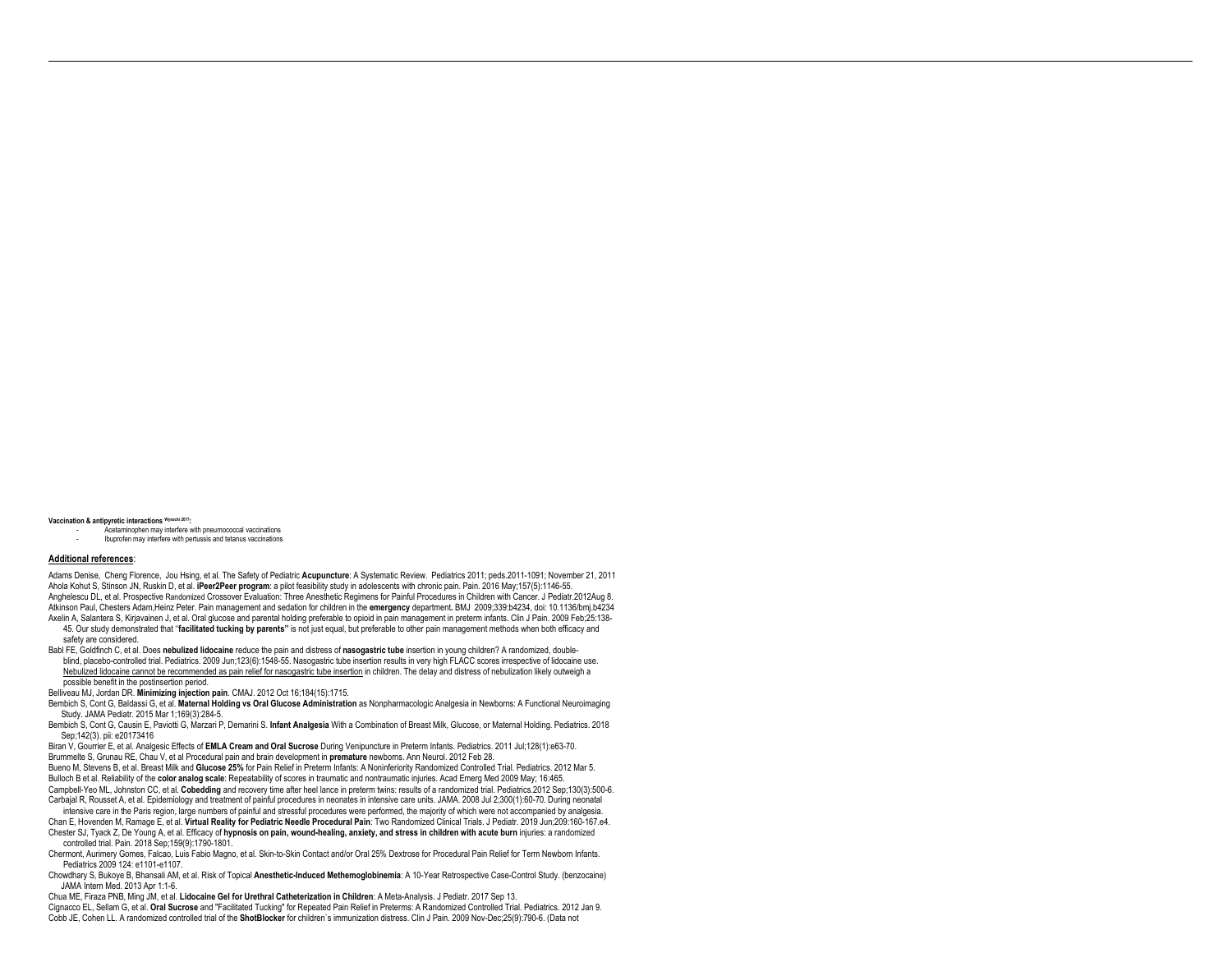#### support effectiveness)

 $\overline{a}$ 

- Codipietro L, et al. **Breastfeeding** or oral sucrose solution in term neonates receiving heel lance: a randomized, controlled trial. Pediatrics. 2008 Sep;122(3):e716-21. This study suggests that breastfeeding provides superior analgesia for heel lance compared with oral sucrose in term neonates.
- Cohen D. **Acetaminophen** for the Treatment of Pain in **Newborns**. Am Fam Physician. 2016 Aug 1;94(3):216-7
- Committee on Fetus and Newborn and Section on Anesthsiology and Pain Medicine. **Prevention and Management of Procedural Pain in the neonate**: An Update. Pediatrics. 2016 Jan 25.
- de Sousa Freire NB, et al. Evaluation of analgesic effect of **skin-to-skin** contact compared to oral glucose in preterm neonates. Pain. 2008 Sep 30;139(1):28-33. Dilli D, Küçük IZ, Dallar Y. Interventions to Reduce Pain during Vaccination in Infancy. J Pediatr. 2008 Oct 10
- Disher T, Cameron C, Mitra S, et al. Pain-Relieving Interventions for **Retinopathy of Prematurity**: A Meta-analysis. Pediatrics. 2018 Jun 1.
- Drendel AL, Lyon R, Bergholte J, et al. Outpatient pediatric **pain** management practices for **fractures**. Pediatr Emerg Care. 2006 Feb;22(2):94-9. Most children with fractures have the "worst" pain in the first 48 hours after injury and used analgesia for 3 days after injury. There are noteworthy functional limitations for both children and their caregivers. Ibuprofen and acetaminophen with codeine are the analgesics most commonly used, with no clear superiority.
- Drendel AL, Gorelick MH, Weisman SJ, et al. A randomized clinical trial of **ibuprofen** versus acetaminophen with codeine for acute pediatric arm fracture pain. Ann Emerg Med. 2009 Oct;54(4):553-60.
- Dulai SK, Firth K, Al-Mansoori K, et al. Does **Topical Anesthetic Reduce Pain During Intraosseous Pin Removal in Children**? A Randomized Controlled Trial. J Pediatr Orthop. 2015 Feb 26.
- Ekbom K, Kalman S, Jakobsson J, Marcus C. Efficient Intravenous Access Without Distress: A Double-blind Randomized Study of **Midazolam and Nitrous Oxide** in Children and Adolescents. Arch Pediatr Adolesc Med. 2011 Sep;165(9):785-91.
- Eidelman A, Weiss JM, Baldwin CL, et al. **Topical anaesthetics** for repair of dermal laceration. Cochrane Database of Systematic Reviews 2011, Issue 6. Art. No.: CD005364. DOI: 10.1002/14651858.CD005364.pub2. Based on mostly descriptive analysis, topical anaesthetics are possibly an efficacious, non-invasive means of providing analgesia prior to suturing of dermal lacerations.
- Falagas ME, Vouloumanou EK, Plessa E, et al. Inaccuracies in **dosing drugs with teaspoons and tablespoons**. Int J Clin Pract. 2010 Aug;64(9):1185-9. FDA Jan/09 An public health advisory reminds patients and physicians of potentially serious side effects from the improper use of topical anesthetics, including
- **lidocaine, tetracaine, benzocaine, and prilocaine**. The latest advisory was prompted by a small study that tested whether lidocaine reduced discomfort during breast mammography. No serious adverse events were noted. However, the FDA remains concerned about the potential for seizures, irregular heartbeat, and breathing problems when topical anesthetics are applied over a large area or are covered by plastic wrap or a heating pad. Two deaths were previously reported in women using the anesthetics before laser hair removal.
- FDA Aug/12 is reviewing reports of children who developed serious adverse effects or died after taking **codeine** for pain relief after tonsillectomy and/or adenoidectomy for obstructive slee[p apnea s](http://www.fda.gov/Safety/MedWatch/SafetyInformation/SafetyAlertsforHumanMedicalProducts/ucm315627.htm)yndrome. Recently, three pediatric deaths and one non-fatal but life-threatening case of respiratory depression were documented in the medical literature.
- FDA Jun/14 warns that prescription **oral viscous lidocaine** 2 percent solution should not be used to treat infants and children with teething pain. We are requiring a new Boxed Warning, FDA's strongest warning, to be added to the drug label to highlight this information. Oral viscous lidocaine solution is not approved to treat teething pain, and use in infants and young children can cause serious harm, including death
- FDA May/18 is warning that over-the-counter (OTC) oral drug products containing benzocaine should not be used to treat infants and children younger than 2 years.
- We are also warning that benzocaine oral drug products should only be used in adults and children 2 years and older if they contain certain warnings on the drug label. These products carry serious risks and provide little can cause a condition in which the amount of oxygen carried through the blood is greatly reduced. This condition, called methemoglobinemia, can be life-threatening and result in death.
- Fein JA et al. Relief of **pain and anxiety in pediatric patients in emergency** medical systems. Pediatrics 2012 Nov; 130:e1391.
- Fortier, Michelle A., MacLaren, Jill E., Martin, Sarah R., et al. Pediatric Pain After **Ambulatory Surgery**: Where's the Medication? Pediatrics 2009 124: e588-e595. Franck LS, Oulton K, Nderitu S, et al. **Parent Involvement** in Pain Management for NICU Infants: A Randomized Controlled Trial. Pediatrics. 2011 Aug 22. Frey TM, Florin TA, Caruso M, et al. Effect of **Intranasal Ketamine vs Fentanyl on Pain Reduction for Extremity Injuries in Children**: The PRIME Randomized
- Clinical Trial. JAMA Pediatr. 2018 Dec 28.
- Gao H, Xu G, Gao H, et al. Effect of repeated **Kangaroo Mother Care** on repeated procedural pain in preterm infants: A randomized controlled trial. Int J Nurs Stud. 2015 Jul;52(7):1157-65.
- Gates M, Hartling L, Shulhan-Kilroy J et al. **Digital Technology Distraction** for Acute Pain in Children: A Meta-analysis. Pediatrics. 2020 Jan 22 doi:10.1542/peds.2019-1139.
- Giordano V, Edobor J, Deindl P, et al. Pain and Sedation **Scales for Neonatal and Pediatric Patients** in a Preverbal Stage of Development: A Systematic Review. JAMA Pediatr. 2019 Oct 14. doi: 10.1001/jamapediatrics.2019.3351.
- Goldman RD. **Analgesia for lumbar puncture** in infants and children. Can Fam Physician. 2019 Mar;65(3):192-194.
- Gray L, Garza E, Zageris D, et al. **Sucrose and Warmth** for Analgesia in Healthy Newborns: An RCT. Pediatrics. 2015 Feb 16.
- Groenewald CB, Wright DR, Palermo TM. **Health care expenditures** associated with pediatric pain-related conditions in the USA. Pain 2015;156:951–7.
- Harrington JW, Logan S, Harwell C, et al. Effective **Analgesia Using Physical Interventions for Infant Immunizations**. Pediatrics. 2012 Apr 16.
- Harman S, Zemek R, Duncan MJ, et al. Efficacy of pain control with topical **lidocaine-epinephrine-tetracaine** (LET) during laceration repair with tissue adhesive in children: a randomized controlled trial. CMAJ. 2013 Aug 6.
- Harrison D, Stevens B, et al. Efficacy of **sweet solutions** for analgesia in infants between 1 and 12 months of age: a systematic review. Arch Dis Child. 2010 May 12. Harrison D, Beggs S, Stevens B. **Sucrose** for Procedural Pain Management in Infants. Pediatrics. 2012 Oct 8.
- Harrison D, Reszel J, Bueno M, et al. **Breastfeeding for procedural pain in infants beyond the neonatal period**. Cochrane Database Syst Rev. 2016 Oct
- 28;10:CD011248. We conclude, based on the 10 studies included in this review, that breastfeeding may help reduce pain during vaccination for infants beyond the neonatal period. Breastfeeding consistently reduced behavioural responses of cry duration and composite pain scores during and following vaccinations. However, there was no evidence that breastfeeding had an effect on physiological responses. No studies included in this review involved populations of hospitalised infants undergoing other skin-breaking procedures. Although it may be possible to extrapolate the review results to this population, further studies of efficacy, feasibility, and acceptability in this population are warranted.
- Harrison D, Larocque C, Bueno M, et al. **Sweet Solutions** to Reduce Procedural Pain in Neonates: A Meta-analysis. Pediatrics. 2016 Dec 16.
- Hartling L, Newton AS, et al. **Music** to Reduce Pain and Distress in the Pediatric Emergency Department: A Randomized Clinical Trial. JAMA Pediatr. 2013 Jul 15. Hauer J, Houtrow AJ, AAP Section on Hospice and Palliative Medicine, Council on Children with Disabilities. **Pain Assessment and Treatment in**
- **Children With Significant Impairment of the Central Nervous System**. Peds.2017;139(6):e20171002
- Hauer JM. **Pain in Children With Severe Neurologic Impairment**: Undoing Assumptions. JAMA Pediatr. 2018 Aug 20. Hay AD, Redmond NM, Costelloe C, et al. Paracetamol and ibuprofen for the treatment of fever in children: the **PITCH** randomised controlled trial. Health Technol
- Assess. 2009 May;13(27):iii-iv, ix-x, 1-163. Young children who are unwell with fever should be treated with ibuprofen first, but the relative risks (inadvertently
- exceeding the maximum recommended dose) and benefits (extra 2.5 hours without fever) of using paracetamol plus ibuprofen over 24 hours should be considered. Health Canada Apr/12 is informing Canadians that it has requested companies to add new risk statements to the packaging and labelling of licensed benzocaine
- products. In April 2011, Health Canada reminded Canadians of certain health risks associated with **benzocaine** products, including a very rare but serious blood condition known as **methemoglobinemia** that can affect sensitive individuals.
- Health Canada Oct/20 is reminding parents and caregivers not to use products containing benzocaine in children under two years of age. Benzocaine products may cause a serious blood condition called methermoglobinemia (MetH Hechler T, et al. Systematic Review on **Intensive Interdisciplinary Pain Treatment** of Children With Chronic Pain. Pediatrics. 2015 Jul;136(1):115-27.
- Hippard HK, Govindan K, Friedman EM, et al. Postoperative Analgesic and Behavioral Effects of **Intranasal Fentanyl, Intravenous Morphine, and Intramuscular**
- **Morphine** in Pediatric Patients Undergoing Bilateral Myringotomy and Placement of Ventilating Tubes. Anesth Analg. 2012 Jun 5. Hogan ME et al. Systematic review and meta-analysis of the effect of **warming local anesthetics** on injection pain. Ann Emerg Med 2011 Jul; 58:86. Holsti, Liisa, Grunau, Ruth E. Considerations for Using **Sucrose** to Reduce Procedural Pain in Preterm Infants. Pediatrics 2010 125: 1042-1047.
- Jain S, Hegenbarth MA, Humiston SG, et al. Increasing **ED Use** of Jet Injection of **Lidocaine for IV-Related Pain Management**. Pediatrics. 2017 Mar 9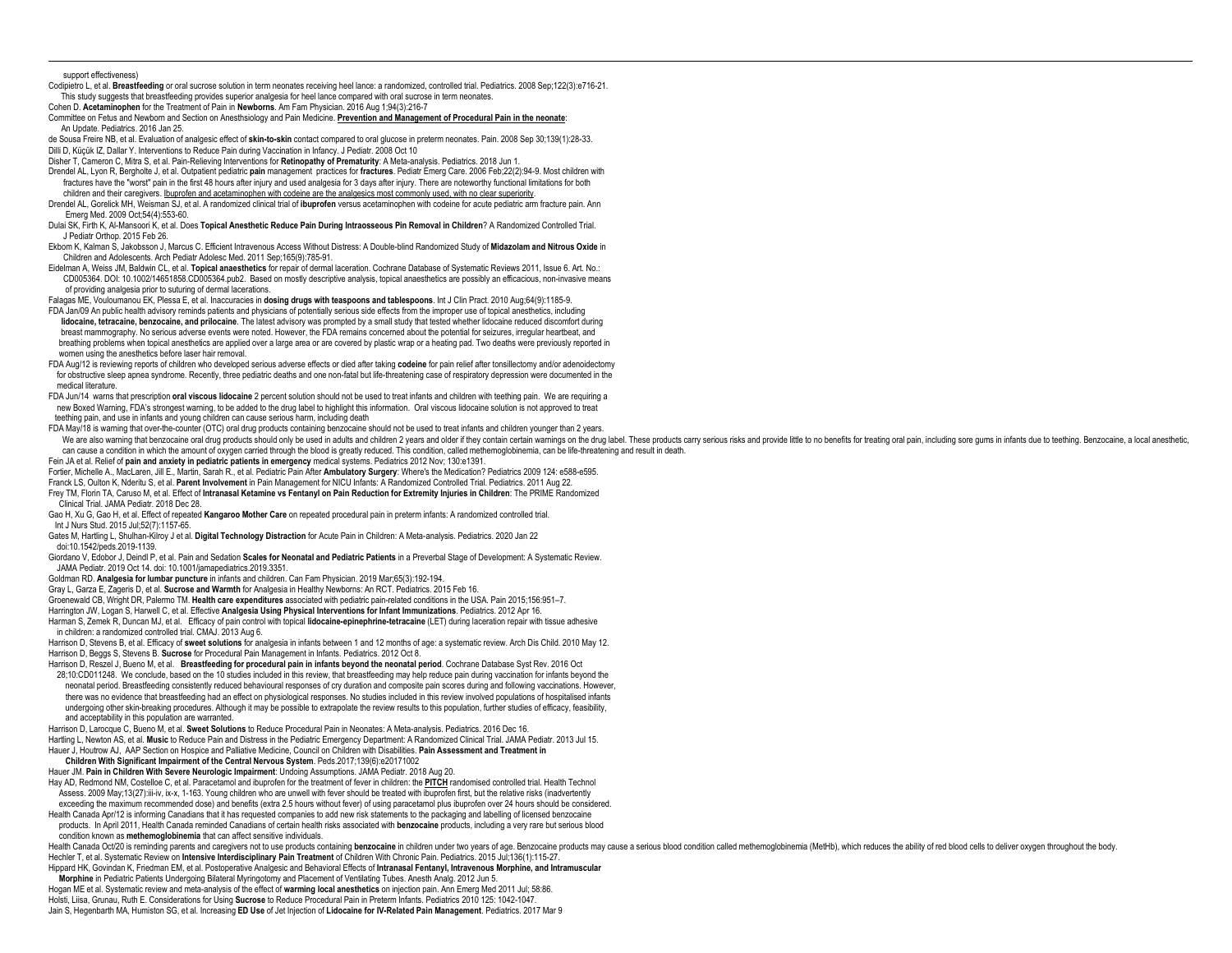Jalota Leena, Kalira Vicki, George Elizabeth, et a. l on behalf of the Perioperative Clinical Research Core. **Prevention of pain on injection of propofol**: systematic review and meta-analysis. BMJ 342:doi:10.1136/bmj.d1110 (15 Mar 2011)

Johnston CC, Campbell-Yeo M, Filion F. Paternal vs **maternal kangaroo care** for procedural pain in preterm neonates: a randomized crossover trial. Arch Pediatr Adolesc Med 2011;165:792–6.

 $\overline{a}$ 

Johnston C. Campbell-Yeo M. Disher T. et al. Skin-to-skin care for procedural pain in neonates. Cochrane Database Syst Rev. 2017:(2):CD008435. SSC appears to be effective as measured by composite pain indicators with both for a single painful procedure. Purely behavioural indicators tended to favour SSC but with facial actions there is greater possibility of observers not being blinded. Physiological indicators were mixed although the commo There was more heterogeneity in the studies with behavioural or composite outcomes.

- Kassab M, Foster JP, Foureur M, et al. **Sweet-tasting solutions** for needle-related procedural pain in infants one month to one year of age. Cochrane Database of Systematic Reviews 2012, Issue 12. Art. No.: CD008411. DOI: 10.1002/14651858.CD008411.pub2. There is insufficient evidence to confidently judge the effectiveness of sweet-tasting solutions in reducing needle-related pain in infants (one month to 12 months of age). The treatments do, however, appear promising.
- Kelly LE, Sommer DD, Ramakrishna J, et al. **Morphine or Ibuprofen for Post-Tonsillectomy Analgesia**: A Randomized Trial. Pediatrics. 2015 Jan 26. Klein EJ, Brown JC, Kobayashi A, et al. A randomized clinical trial comparing oral, **aerosolized intranasal, and aerosolized buccal midazolam**. Ann Emerg Med.
- 2011 Oct;58(4):323-9. Krauss BS, Krauss BA, Green SM. Videos in clinical medicine. **Procedural sedation and analgesia in children**. N Engl J Med. 2014 Apr 10;370(15):e23. Krauss BS, Calligaris L, Green SM, et al. Current concepts in management of **pain in children in the emergency department**. Lancet. 2015 Jun 18. Kumar A, Gosavi RS, Sundaram V, et al. Oral Paracetamol vs Oral Ibuprofen in **Patent Ductus Arteriosus**: A Randomized, Controlled, Noninferiority Trial. J Pediatr. 2020:222:20
- Kwon H, Lee JH, Choi YJ, Jung JY. Is ketamine sedation without local anesthesia sufficient for **pediatric laceration repair**? A double-blind randomized clinical trial. Am J Emerg Med. 2020 Mar 19. doi: 10.1016/j.ajem.2020.03.030
- Lambert C, Goldman RD. Pain management for **children needing laceration repair**. Can Fam Physician. 2018 Dec;64(12):900-902. Le May S, Ali S, Plint AC, et al. **Oral Analgesics Utilization for Children With Musculoskeletal Injury** (**OUCH** Trial): An RCT. Pediatrics. 2017 Oct 11. Lee J, Lee J, Lim H, et al. Cartoon distraction alleviates anxiety in children during induction of anesthesia. Anesth Analg. 2012 Nov;115(5):1168-73.
- Lee GY, Yamada J, Kyololo O, et al. Pediatric clinical practice **guidelines for acute procedural pain**: a systematic review. Pediatrics. 2014 Mar;133(3):500-15.
- Li Y, Jackson KA, Slon B, et. al, CYP2B6\*6 allele and age substantially reduce steady-state **ketamine** clearance in chronic pain patients: impact on adverse effects. Br J Clin Pharmacol. 2015 Feb 22.
- Liossi C, Howard RF. Pediatric **Chronic Pain : Biopsychosocial Assessment and Formulation**. Pediatrics.2016 ;138(5) :e20160331 Long B, Gottlieb M**. Ibuprofen vs. Acetaminophen** for Fever or Pain in Children Younger Than Two Years. Am Fam Physician. 2021 May 1;103(9):Online Meesters N, Simons S, et al. **Waiting 2 minutes after sucrose administration**- **unnescessary**? Arch Dis Child Fetal Neonatal Ed. Published Online First.2016. Nabulsi M. Is combining or alternating **antipyretic** therapy more beneficial than **monotherapy** for febrile children? BMJ. 2009Oct 1;339:b3540. doi: 10.1136/bmj.b3540. **NICE** Guidelines: National Institute for Health and Care Excellence. **Feverish** illness in children: assessment and initial management in children younger than five years. (Clinical guideline CG160.) 2013. http://guidance.nice.org.uk/CG160).
- Palermo TM, et al. **Problem-solving skills training** for parents of children with chronic pain: a pilot randomized controlled trial. Pain. 2016 Jun;157(6):1213-23.
- Pillai Riddell RR, Racine NM, Turcotte K, et al. **Non-pharmacological** management of infant and young child procedural pain.Cochrane Database Syst Rev. 2011 Oct 5;10:CD006275. There is evidence that different non-pharmacological interventions can be used with preterms, neonates, and older infants to significantly manage pain behaviors associated with acutely painful procedures.
- Poonai N, Paskar D, Konrad SL, et al. **Opioid analgesia for acute abdominal pain** in children: A systematic review and meta-analysis. Acad Emerg Med. 2014 Nov;21(11):1183-92.
- Poonai N, Li J, Langford C, et al. **Intraurethral Lidocaine for Urethral Catheterization** in Children: A Randomized Controlled Trial. Pediatrics. 2015 Sep 28. Poonai N, et al. **Oral morphine versus ibuprofen** administered at home for **postoperative orthopedic pain in children**: a randomized controlled trial. CMAJ.2017 Oct 10;189(40):E1252-E1258.
- Prymula R, Siegrist CA, Chlibek R, et al. Effect of prophylactic **paracetamol/acetaminophen** administration at time of vaccination on febrile reactions and antibody responses in children: two open-label, randomised controlled trials. Lancet. 2009 Oct 17;374(9698):1339-50.
- Racoosin JA, Roberson DW, Pacanowski MA et al. New Evidence about an Old Drug **Risk with Codeine after Adenotonsillectomy**. N Engl J Med. 2013 Apr 24. Rasooly IR, Mullins PM, Mazer-Amirshahi M, van den Anker J, Pines JM. The Impact of **Race on Analgesia** Use among Pediatric Emergency Department Patients. J Pediatr. 2014 Jun 11.
- Reinoso-Barbero F, Pascual-Pascual SI, de Lucas R, et al. Equimolar **Nitrous Oxide/Oxygen** Versus Placebo for Procedural Pain in Children: A Randomized Trial. Pediatrics 2011;127:e1464-70.
- Savino, Francesco, Lupica, Maria Maddalena, Tarasco, Valentina, et al. Fulminant **Hepatitis After 10 Days of Acetaminophen** Treatment at Recommended Dosage in an Infant. Pediatrics 2011 127: e494-e497.
- Schechter NL, Bernstein BA, Zempsky WT, Bright NS, Willard AK. **Educational Outreach to Reduce Immunization Pain** in Office Settings. Pediatrics. 2010 Nov 15. Shah V, Taddio A, McMurtry CM, et al. **Pharmacological and Combined Interventions to Reduce Vaccine Injection Pain in Children** and Adults: Systematic Review and Meta-Analysis. Clin J Pain. 2015 Oct;31(10 Suppl):S38-63.
- Shah SR, Kadage S, Sinn J. Trial of **Music, Sucrose, and Combination Therapy for Pain Relief** during **Heel Prick Procedures** in Neonates. J Ped. 2017;190:153-8 Shahid S, Florez ID, Mbuagbaw L. Efficacy and Safety of **EMLA Cream for Pain Control Due to Venipuncture** in Infants: A Meta-analysis. Pediatrics. 2018 Dec 26 Sharara-Chami R, Lakissian Z, Charafeddine L, et al. **Combination Analgesia for Neonatal Circumcision**: A Randomized Controlled Trial. Pediatrics. 2017 Nov 17. Sikka K, Ahmed AA, Diaz D, et al. Automated Assessment of Children's **Postoperative Pain Using Computer Vision**. Pediatrics. 2015 Jul;136(1):e124-31. Simonse E, Mulder PG, et al. Analgesic Effect of **Breast Milk Versus Sucrose** for Analgesia During Heel Lance in Late Preterm Infants. Pediatrics. 2012 Mar 5. Slater R, Cornelissen L, Fabrizi L, et al. Oral **sucrose** as an analgesic drug for procedural pain in newborn infants: a randomised controlled trial. Lancet. 2010 Sep 1.
- Smith D, Cheek H, Denson B, Pruitt CM. **Lidocaine Pretreatment** Reduces the Discomfort of **Intranasal Midazolam** Administration: A Randomized, Double-blind, Placebo-controlled Trial. Acad Emerg Med. 2017 Feb;24(2):161-167.
- Stevens, Bonnie J., Abbott, Laura K., Yamada, Janet, et al. Epidemiology and management of **painful procedures** in children in Canadian hospitals. CMAJ 2011 0: cmaj.101341
- Strazar R, Lalonde D. **Minimizing injection pain** in local anesthesia. CMAJ. 2012 Apr 30.
- Taddio A, Shah V, Katz J. Reduced infant response to a routine care procedure after **sucrose** analgesia. Pediatrics. 2009 Mar;123(3):e425-9. Taddio A, Shah V, Hancock R, et al. Effectiveness of **sucrose** analgesia in newborns undergoing painful medical procedures. CMAJ. 2008 Jul 1;179(1):37-43. Taddio, A, Appleton, M, et al. **Reducing the pain of childhood vaccination**: an evidence-based clinical practice guideline (**summary**). CMAJ 2010 0: cmaj.092048. Taddio, A, Appleton, M, Bortolussi, R, et al. **Reducing the pain of childhood vaccination**: an evidence-based clinical practice guideline. CMAJ 2010 0: cmaj.101720 Taddio, Anna, Shah, Vibhuti, Stephens, Derek, et al. Effect of Liposomal Lidocaine and **Sucrose** Alone and in Combination for Venipuncture Pain in Newborns. Pediatrics 2011 0: peds.2010-2914
- Taddio A, McMurtry CM, Shah V, et al. **Reducing pain during vaccine injections**: clinical practice guideline. CMAJ. 2015 Aug 24. [http://www.cmaj.ca/content/early/2015/08/24/cmaj.150391.full.pdf \(](http://www.cmaj.ca/content/early/2015/08/24/cmaj.150391.full.pdf)accessed September 16, 2015).
- Taddio A, Pillai Riddell R, Ipp M, et al. Relative effectiveness of **additive pain interventions during vaccination** in infants. CMAJ.2016 Dec 12. Thyr M, Sundholm A, Teeland L, et al. Oral glucose as an analgesic to reduce infant distress following immunization at the age of 3, 5 and 12 months. Acta Paediatr 2007;96(2):233-6. Tinner EM, Hoesli I, Jost K, et al. **Rectal Paracetamol** in Newborn Infants after Assisted Vaginal Delivery May **Increase Pain Response**. J Pediatr. 2012 Jul 17. Tomlinson D, von Baeyer CL, Stinson JN, Sung L. A Systematic Review of **Faces Scales** for the Self-report of Pain Intensity in Children. Pediatrics. 2010 Oct 4. Tsze DS, von Baeyer CL, Bulloch B, Dayan PS. **Validation of Self-Report Pain Scales** in Children. Pediatrics. 2013 Sep 2.
- Uman LS, Birnie KA, Noel M, et al. **Psychological interventions** for needle-related procedural pain and distress in children and adolescents. Cochrane Database Syst Rev. 2013;10:CD005179.
- van Tilburg MA, et al. **Audio-Recorded Guided Imagery** Treatment Reduces Functional Abdominal Pain in Children: A Pilot Study. Pediatrics. 2009 Oct 12. Walson PD, Halvorsen M, Edge J, et al. Pharmacokinetic Comparison of **Acetaminophen Elixir Versus Suppositories** in Vaccinated Infants (Aged 3 to 36 Months):